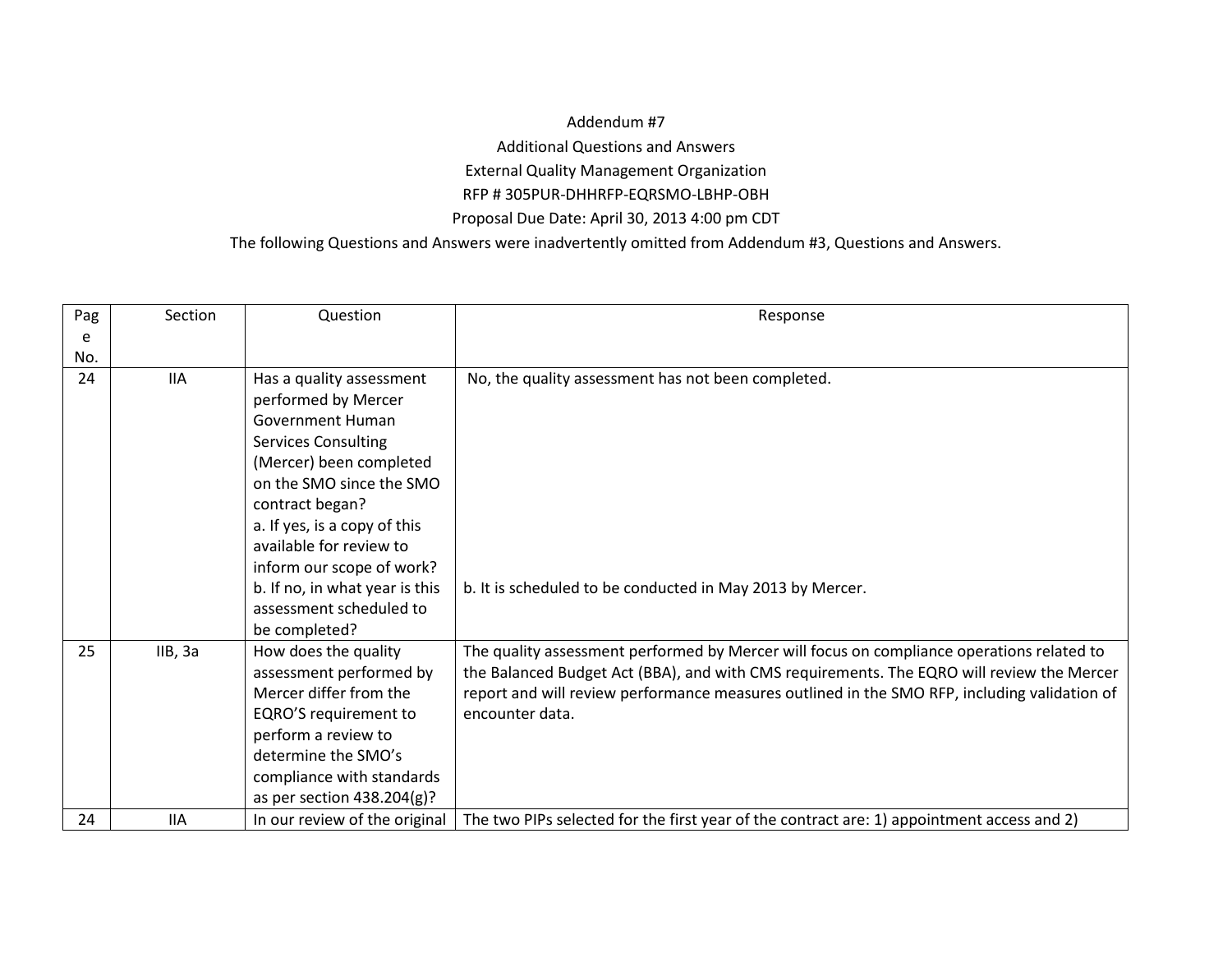|    |            | SMO RFP, we noticed that<br>at least two performance<br>improvement projects are<br>required each year. What<br>were the PIPs initiated by<br>the SMO in the first year of<br>its contract?                                                                                                                                             | number of CSoC treatment plans with service authorization at first review. The SMO is<br>required to collect data during the first year of operations to establish a baseline<br>performance.                                                                                                                                                                                                     |
|----|------------|-----------------------------------------------------------------------------------------------------------------------------------------------------------------------------------------------------------------------------------------------------------------------------------------------------------------------------------------|---------------------------------------------------------------------------------------------------------------------------------------------------------------------------------------------------------------------------------------------------------------------------------------------------------------------------------------------------------------------------------------------------|
| 24 | <b>IIA</b> | What are the specific<br>performance measures<br>required to be reported by<br>the SMO?                                                                                                                                                                                                                                                 | Performance measures are listed in the SMO RFP<br>J. Procurement Library/Resources Available To Proposer<br>Relevant material related to this RFP will be posted at the following web address:<br>http://www.dhh.louisiana.gov/index.cfm/newsroom/detail/2761<br>It is the responsibility of the proposer to check this website for updates to existing<br>materials or additions to the library. |
| 25 | IIB, 3a    | Is it the State's expectation<br>that the EQRO will be a<br>certified HEDIS auditor?                                                                                                                                                                                                                                                    | No, the state does not expect the EQRO to be a certified HEDIS auditor.                                                                                                                                                                                                                                                                                                                           |
| 26 | IIB, 3c    | The validation of encounter<br>data and the validation of<br>consumer or provider<br>surveys are both listed as<br>optional activities.<br>a. How often are<br>encounters submitted to<br>the State/Mercer by the<br>SMO?<br>b. Have any consumer or<br>provider surveys been<br>administered to date?<br>c. If both of these tasks are | a. Encounter data is sent from the SMO to the State's fiscal intermediary on a daily basis. No<br>encounter data is sent to Mercer.<br>b. The SMO will complete consumer and provider surveys during Q1 2013.<br>c. The cost of the annual required activities should be stated and the cost of each optional                                                                                     |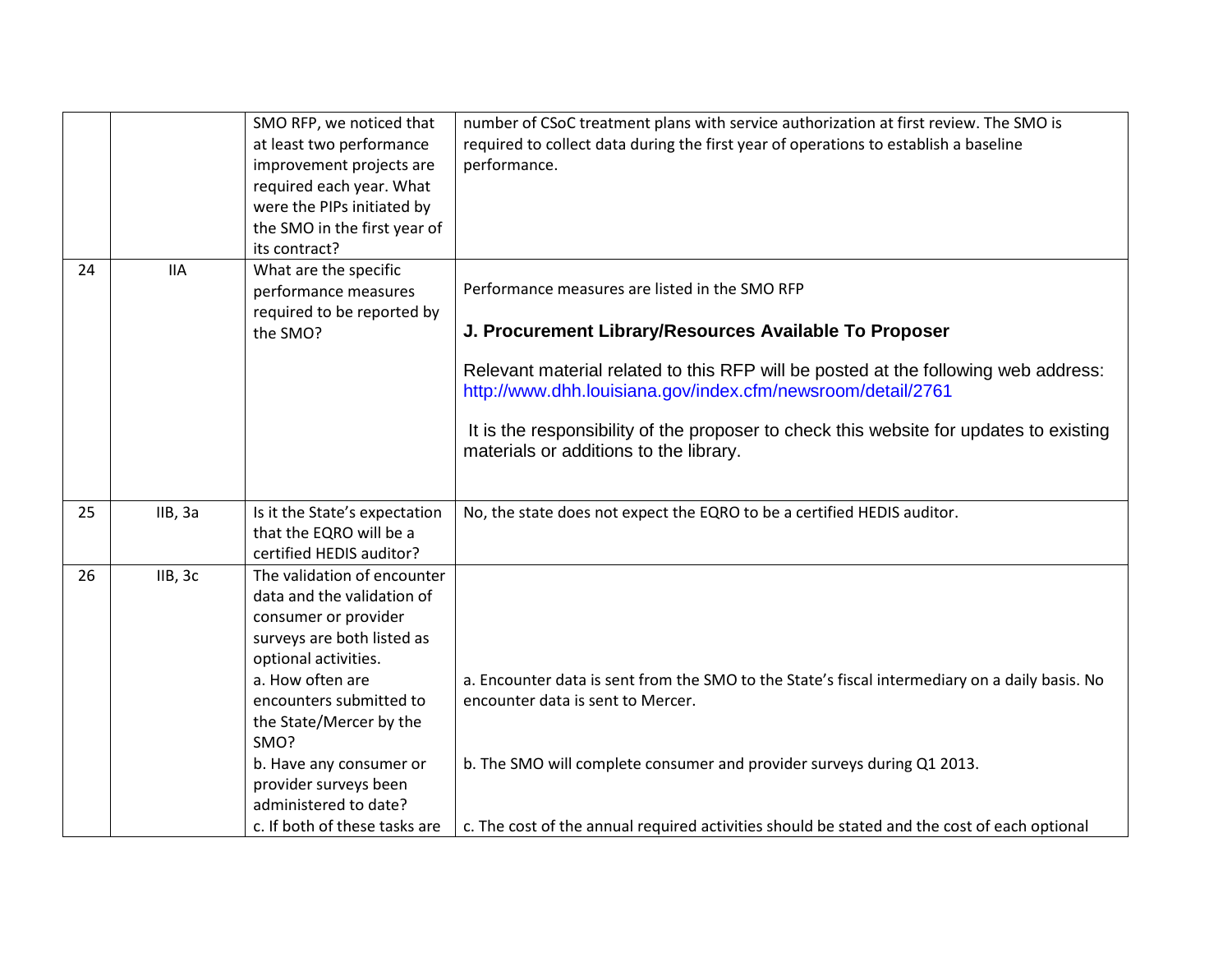|    |                      | optional, how should<br>potential bidders factor in<br>the cost to validate these<br>elements in the Cost and<br>Pricing Template on page<br>56?                                                                                                  | activity should be priced separately. See Revised Cost Template Addendum #8.                                                                                                                                                                                                                                                                                                                                 |
|----|----------------------|---------------------------------------------------------------------------------------------------------------------------------------------------------------------------------------------------------------------------------------------------|--------------------------------------------------------------------------------------------------------------------------------------------------------------------------------------------------------------------------------------------------------------------------------------------------------------------------------------------------------------------------------------------------------------|
|    |                      | d. Specifically, as per page<br>41, the cost evaluation is<br>primarily based on the total<br>cost in the first year.<br>Should bidders factor in the<br>cost to validate encounters<br>and surveys in the first<br>year?                         | d. Yes.                                                                                                                                                                                                                                                                                                                                                                                                      |
| 37 | III N                | Would attaching another<br>EQR report submitted to<br>CMS for another state<br>Medicaid agency constitute<br>"documentation of CMS<br>certification or acceptance<br>as EQRO", or is Louisiana<br>looking for a document<br>from CMS to the EQRO? | Yes, an EQR report submitted by the proposer to CMS for another state Medicaid agency<br>would be acceptable documentation, as long as the proposer also documents that the report<br>was accepted and approved by CMS.                                                                                                                                                                                      |
| 40 | III <sub>0</sub> , 8 | Is there a specific format<br>that you are expecting the<br>proposer's All Hazards<br>Response Plan?                                                                                                                                              | DHH recommends using the FEMA guide on developing an All Hazards Response Plan.<br>The Louisiana Emergency Operations Plan may also be used as a reference document -<br>http://www.dhh.louisiana.gov/index.cfm/newsroom/detail/2761                                                                                                                                                                         |
| 56 | N/A                  | Should potential bidders<br>submit a price for each<br>item listed for each year<br>assuming all items will be<br>required each year?                                                                                                             | Yes. Page 41 of the RFP states:<br><b>Cost and Pricing Analysis</b><br>a. Proposer shall specify costs for performance of tasks. Proposal shall include all<br>anticipated costs of successful implementation of all deliverables outlined. An item<br>by item breakdown of costs shall be included in the proposal.<br>Proposers shall submit the breakdown in a similar format to the attached sample cost |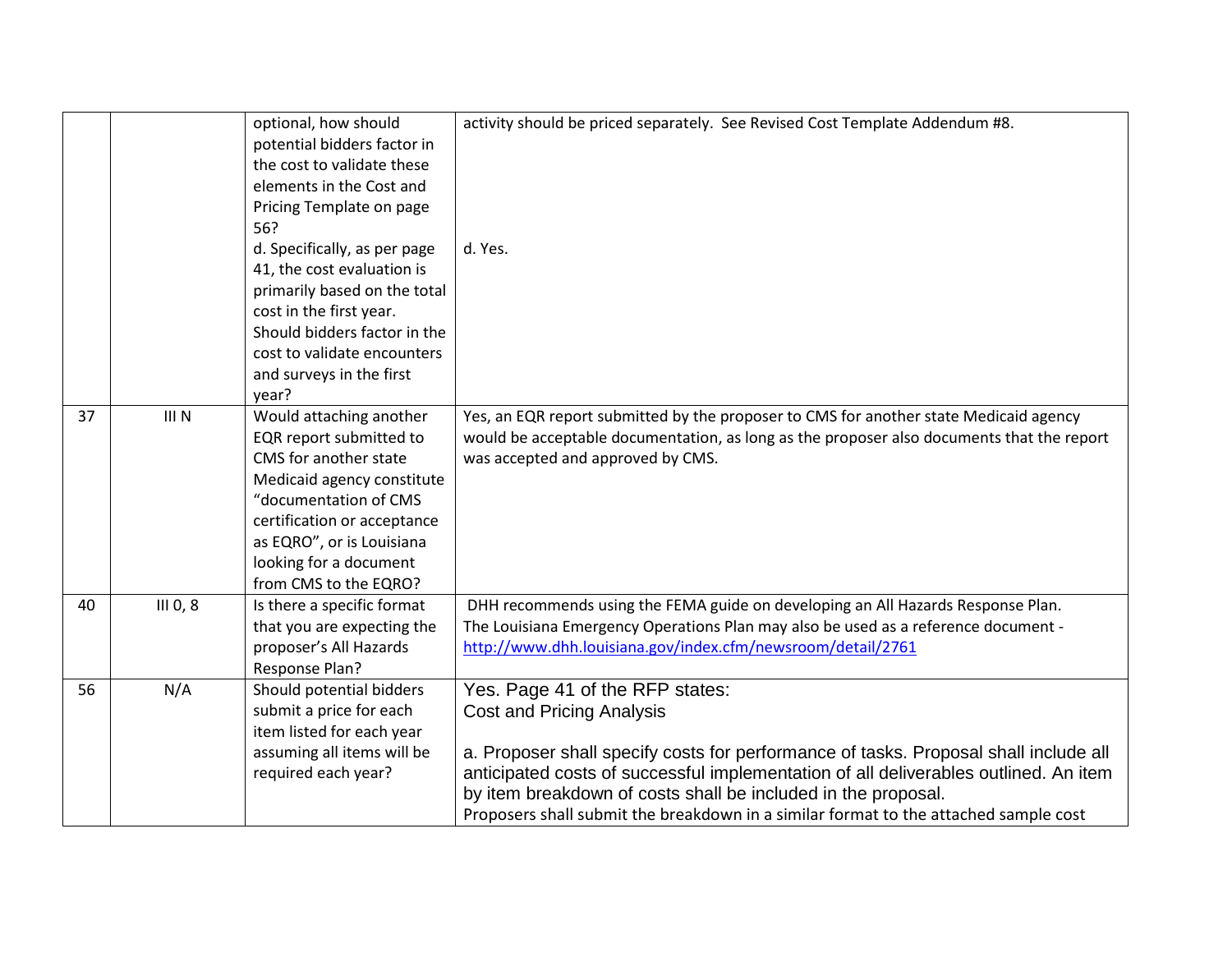|    |                                                        |                                                                                                                                                                                                                                                                                          | template form (See Attachment V) for each year of the contract to demonstrate how cost<br>was determined.                                                                                                                                                                                                                                                                                                                                                                                                                                                                                                                                                                                                                                                                                                                                                                                                                                                                                                                                                                                                                                 |
|----|--------------------------------------------------------|------------------------------------------------------------------------------------------------------------------------------------------------------------------------------------------------------------------------------------------------------------------------------------------|-------------------------------------------------------------------------------------------------------------------------------------------------------------------------------------------------------------------------------------------------------------------------------------------------------------------------------------------------------------------------------------------------------------------------------------------------------------------------------------------------------------------------------------------------------------------------------------------------------------------------------------------------------------------------------------------------------------------------------------------------------------------------------------------------------------------------------------------------------------------------------------------------------------------------------------------------------------------------------------------------------------------------------------------------------------------------------------------------------------------------------------------|
| 24 | <b>II. SCOPE OF</b><br>WORK.<br>A. Project<br>Overview | In terms of the compliance<br>review of the SMO's<br>operations, please clarify<br>activities to be conducted<br>by Mercer and by the EQR.                                                                                                                                               | The quality assessment performed by Mercer will focus on compliance operations related to<br>the Balanced Budget Act (BBA), and with CMS requirements. The EQRO will review the Mercer<br>report and will review performance measures outlined in the SMO RFP, including validation of<br>encounter data.<br>The EQRO must be able to work in cooperation with Mercer who in collaboration with the<br>State will perform the following sections of the quality review: review of accreditation<br>reports; conducting the BBA compliance review; development of any required corrective<br>action plans; and evaluation of the information systems capabilities.<br>The EQRO will review the Mercer report and incorporate its findings into the technical report.<br>The EQRO will be responsible for the required activities of validating performance measures<br>and validating performance improvement projects. If the State decides to conduct the<br>optional encounter data validation and/or the optional validation of consumer or provider<br>surveys of quality of care, the EQRO will be responsible for these activities. |
| 24 | <b>II. SCOPE OF</b><br>WORK.<br>A. Project<br>Overview | "The EQR contractor will<br>complete all other required<br>evaluations and documentation<br>identified by CMS as part of the<br>1915(i) and 1915 (b)(3) waivers<br>awarded to the state."<br>Please provide more details<br>about what these<br>evaluations and<br>documentation entail. | See Section II which begins on p. 79 of the 1915(b) Waiver document<br>Procurement Library/Resources Available To Proposer<br>http://www.dhh.louisiana.gov/index.cfm/newsroom/detail/2761<br>It is the responsibility of the proposer to check this website for updates to existing materials<br>or additions to the library.                                                                                                                                                                                                                                                                                                                                                                                                                                                                                                                                                                                                                                                                                                                                                                                                             |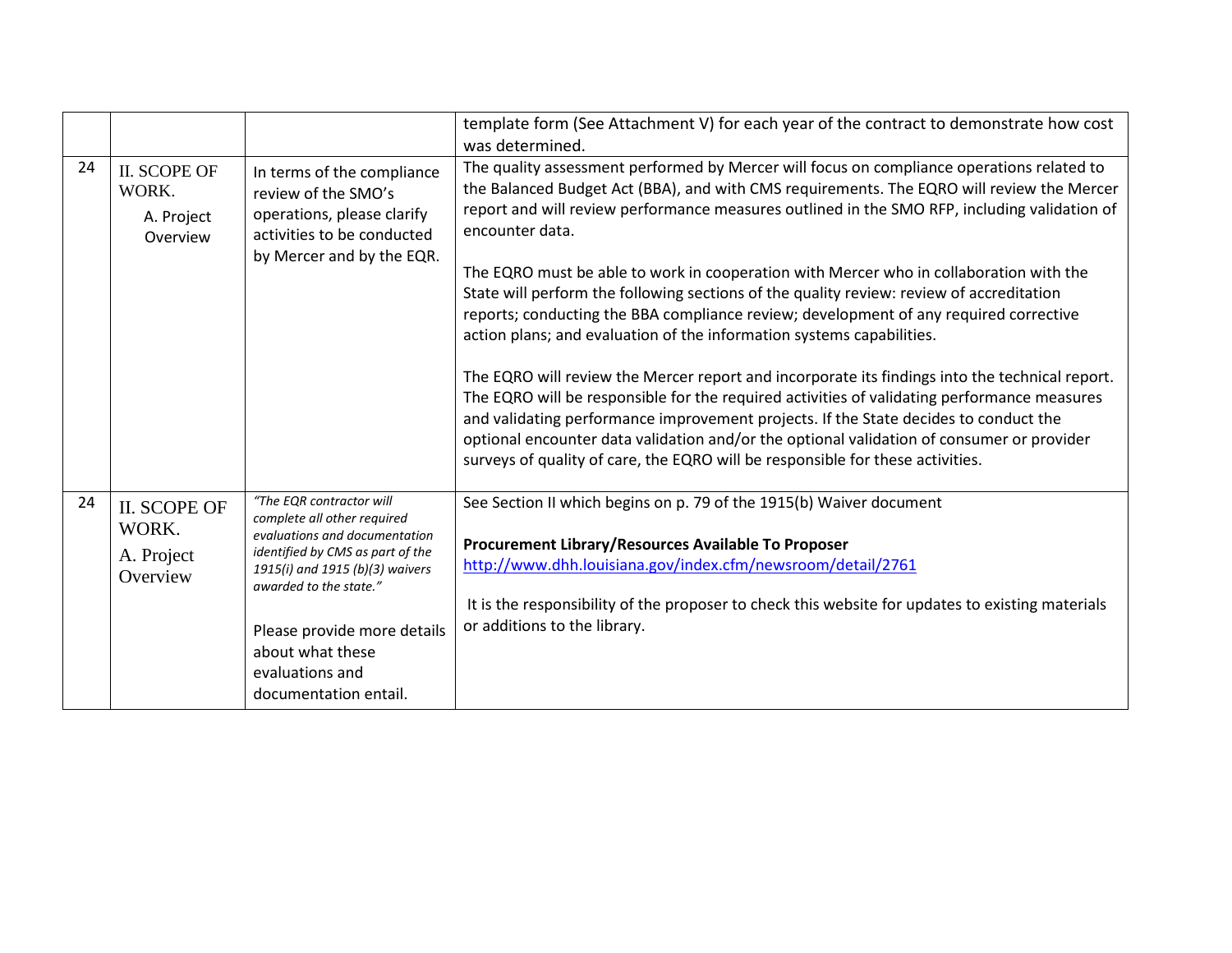| 25 | II. Scope of work.<br>B.3.b. Operations                                                         | "The contractor shall<br>review other mandatory                                                                                                                                                                                                                                                                     | The mandatory activities referred to follow in section B.3.b :                                                                                                                                                                                                                                                                                                                                                                                                                                                                                                                                                                                                                                                                                                                                                                                                                                                                                                                                                                                                                                                                                                                                                                                |
|----|-------------------------------------------------------------------------------------------------|---------------------------------------------------------------------------------------------------------------------------------------------------------------------------------------------------------------------------------------------------------------------------------------------------------------------|-----------------------------------------------------------------------------------------------------------------------------------------------------------------------------------------------------------------------------------------------------------------------------------------------------------------------------------------------------------------------------------------------------------------------------------------------------------------------------------------------------------------------------------------------------------------------------------------------------------------------------------------------------------------------------------------------------------------------------------------------------------------------------------------------------------------------------------------------------------------------------------------------------------------------------------------------------------------------------------------------------------------------------------------------------------------------------------------------------------------------------------------------------------------------------------------------------------------------------------------------|
|    | Requirements                                                                                    | activities performed by<br>Mercer and OBH."<br>Please specify all of the<br>other mandatory activities<br>the contractor is expected<br>to review.                                                                                                                                                                  | b. The contractor shall review other mandatory activities performed by Mercer and OBH.<br>Mercer and OBH shall review the SMO's operations, including conducting the BBA compliance<br>desk review and onsite review every three (3) years, and on an on-going basis work with the<br>State to develop any required Corrective Action Plans related to the onsite review and the<br>quality strategy. Mercer shall prepare reports of these activities:<br>i. Review of accreditation reports and determination if non-duplication of review is possible.<br>Consistent with the BBA protocol:<br>ii.<br>1. Conduct a desk review of all policies and procedures, program descriptions,<br>committee minutes, manuals, handbooks and quality data.<br>2. Conduct an onsite visit in the SMO office to review credentialing files, care<br>management records, interview staff and provide feedback on clinical operations.<br>3. Validate the SMO's compliance with State's standards for access to care, structure<br>and operations and quality measurement and improvement.<br>4. Validate compliance with federal Medicaid managed care regulations.<br>Assess systems information capabilities of the SMO every three (3) years.<br>iii. |
| 25 | II. SCOPE OF<br>WORK.<br><b>B.3.Operations</b><br>Requirements.<br>aiii. and b.<br>Attachment V | 1) Is the EQR contractor<br>expected to rely solely on<br>the results of Mercer's<br>review or should the<br>contractor conduct its own<br>onsite review?<br>2) The budget template<br>includes a line for desk<br>review and on-site review<br>and a line for compliance<br>review - are we to budget<br>for both? | 1. A separate onsite review by the contractor is not required or anticipated.<br>2. A separate onsite review by the contractor is not required or anticipated. Page 41 of the<br><b>RFP</b> states:<br>Proposers shall submit the breakdown in a similar format to the attached sample cost<br>template form (See Attachment V) for each year of the contract to demonstrate how cost<br>was determined.                                                                                                                                                                                                                                                                                                                                                                                                                                                                                                                                                                                                                                                                                                                                                                                                                                      |
| 26 | II. SCOPE OF                                                                                    | Please clarify the entity                                                                                                                                                                                                                                                                                           | As noted on pages 25-26 of the RFP, Mercer is conducting the Information System Capabilities                                                                                                                                                                                                                                                                                                                                                                                                                                                                                                                                                                                                                                                                                                                                                                                                                                                                                                                                                                                                                                                                                                                                                  |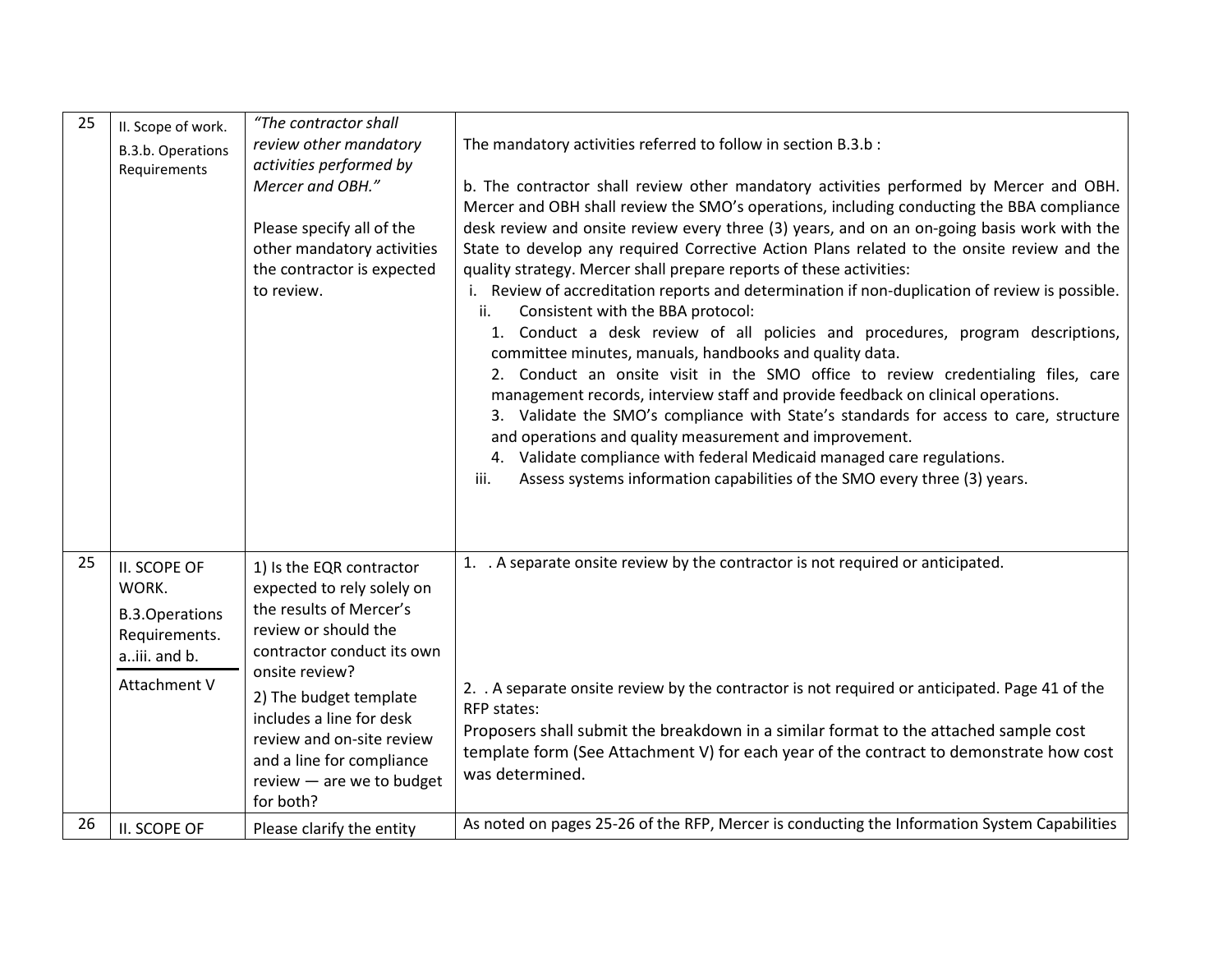|    | WORK.                                                             | that will assess information<br>systems capabilities, as                                                                                                                                                                                                                                         | Assessment (ISCA). The EQRO is not required to conduct a review of information systems.                                                                                                                                                                                                                                                                                                                                                                                                                                                   |
|----|-------------------------------------------------------------------|--------------------------------------------------------------------------------------------------------------------------------------------------------------------------------------------------------------------------------------------------------------------------------------------------|-------------------------------------------------------------------------------------------------------------------------------------------------------------------------------------------------------------------------------------------------------------------------------------------------------------------------------------------------------------------------------------------------------------------------------------------------------------------------------------------------------------------------------------------|
|    | <b>B.3.Operations</b><br>Requirements.<br>b. iii.<br>Attachment V | well as the frequency of<br>this activity.                                                                                                                                                                                                                                                       | b. The contractor shall review other mandatory activities performed by Mercer and OBH.<br>Mercer and OBH shall review the SMO's operations, including conducting the BBA<br>compliance desk review and onsite review every three (3) years, and on an on-going basis<br>work with the State to develop any required Corrective Action Plans related to the onsite<br>review and the quality strategy. Mercer shall prepare reports of these activities:<br>iii. Assess systems information capabilities of the SMO every three (3) years. |
| 26 | II. SCOPE OF<br>WORK.<br>B.3.c.<br>Optional<br><b>Activities</b>  | 1) Does this mean that the<br>information will be<br>incorporated into the<br><b>Technical Report?</b><br>2) Please specify how the<br>contractor will "use" this<br>information.                                                                                                                | 1. Yes, this information must be included in the Technical Report.<br>2. To validate encounter data and consumer and provider surveys.                                                                                                                                                                                                                                                                                                                                                                                                    |
| 33 | II. SCOPE OF<br>WORK.<br>J. Term of<br>Contract                   | "The rate and terms of the<br>contract for the subsequent<br>two years will remain the<br>same."<br>1) What is meant by rate<br>and terms?<br>2) Should the total value of<br>the contract remain<br>constant for each of the<br>three years, i.e., no<br>increase in option years 1<br>and $2?$ | See Page 33 of the RFP:<br><b>Term of Contract (REVISED)</b><br>The contract shall commence on or near the date approximated in the Schedule of Events.<br>The term of this contract is for a 36 month period from the start date. The continuation of<br>this contract is contingent upon the appropriation of funds by the legislature to fulfill the<br>requirements of the contract.                                                                                                                                                  |
| 36 | III. PROPOSALS.<br>K.2. Proposal<br>Submission                    | The cost proposal and<br>financial statements should<br>be submitted separately<br>from the technical                                                                                                                                                                                            | Yes, please submit the copies of the Cost Proposal as separate copies from the technical<br>proposal.<br>See page 36 of the RFP:                                                                                                                                                                                                                                                                                                                                                                                                          |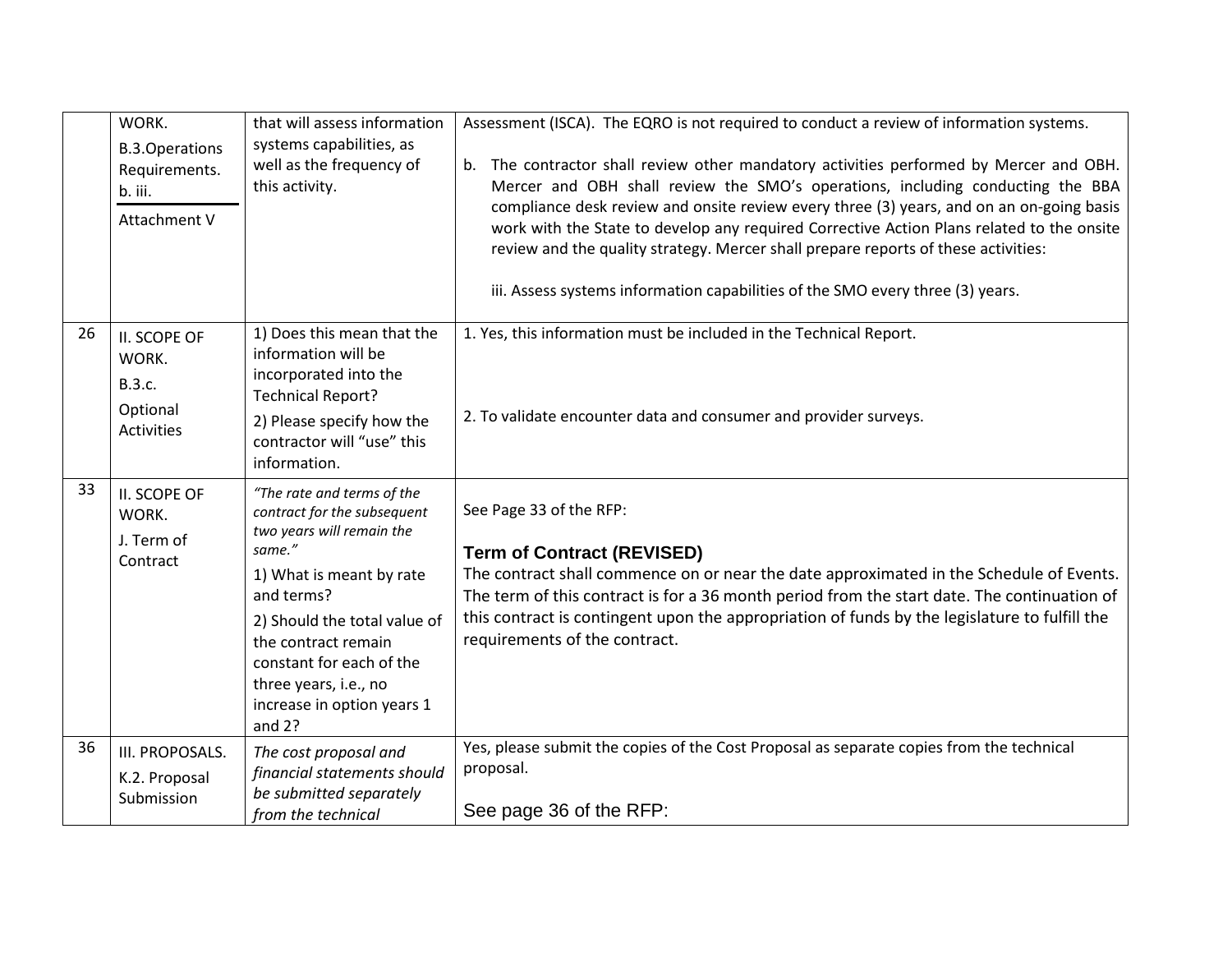|    |                                                     | proposal"<br>Please clarify: Should the<br>contractor submit 1<br>original, 6 copies and 1<br>electronic copy for the<br>Technical and 1 original, 6<br>copies and 1 electronic<br>copy for the Cost Proposal?   | Proposer shall submit one (1) original hard copy (the Certification Statement must<br>have original signature signed in ink) and should submit one (1) electronic copy (cd<br>or flash drive) of the entire proposal and six (6) hard copies of the proposal.<br>Proposer may provide one electronic copy of the Redacted (cd or flash drive). No<br>facsimile or emailed proposals will be accepted. The cost proposal and financial<br>statements should be submitted separately from the technical proposal; however,<br>for mailing purposes, all packages may be shipped in one container. |
|----|-----------------------------------------------------|------------------------------------------------------------------------------------------------------------------------------------------------------------------------------------------------------------------|-------------------------------------------------------------------------------------------------------------------------------------------------------------------------------------------------------------------------------------------------------------------------------------------------------------------------------------------------------------------------------------------------------------------------------------------------------------------------------------------------------------------------------------------------------------------------------------------------|
| 36 | III. PROPOSALS.<br>N. Requested<br>Proposal Outline | Please confirm that the<br>listings below properly<br>outline the sections that<br>should appear in the<br><b>Technical Proposal and</b><br>those that should appear in<br>the Cost Proposal.<br>Technical-      | Page 36 of the RFP states:<br>Yes, the cost proposal and financial statements should be submitted separately<br>from the technical proposal; however, for mailing purposes, all packages may be<br>shipped in one container.<br>Please see RFP Page 41:<br>10. Cost and Pricing Analysis                                                                                                                                                                                                                                                                                                        |
|    |                                                     | Introduction/Administrativ<br>e Data; Workplan/Project<br><b>Execution; Relevant</b><br>Corporate Experience;<br><b>Personnel Qualifications;</b><br><b>Additional Information</b><br>Cost - Corporate Financial | a. Proposer shall specify costs for performance of tasks. Proposal shall include all<br>anticipated costs of successful implementation of all deliverables outlined. An item<br>by item breakdown of costs shall be included in the proposal.<br>Proposers shall submit the breakdown in a similar format to the attached sample<br>cost template form (See Attachment V) for each year of the contract to<br>demonstrate how cost was determined.                                                                                                                                              |
|    |                                                     | Condition; Cost and Pricing<br>Analysis                                                                                                                                                                          | Please see RFP Pages 36-37:<br>N. Requested Proposal Outline:                                                                                                                                                                                                                                                                                                                                                                                                                                                                                                                                   |
|    |                                                     |                                                                                                                                                                                                                  | $\Box$ Introduction/Administrative Data<br>$\Box$ Work Plan/Project Execution<br>$\Box$ Relevant Corporate Experience<br>Include documentation of CMS certification or acceptance as EQRO<br>$\Box$ Personnel Qualifications                                                                                                                                                                                                                                                                                                                                                                    |